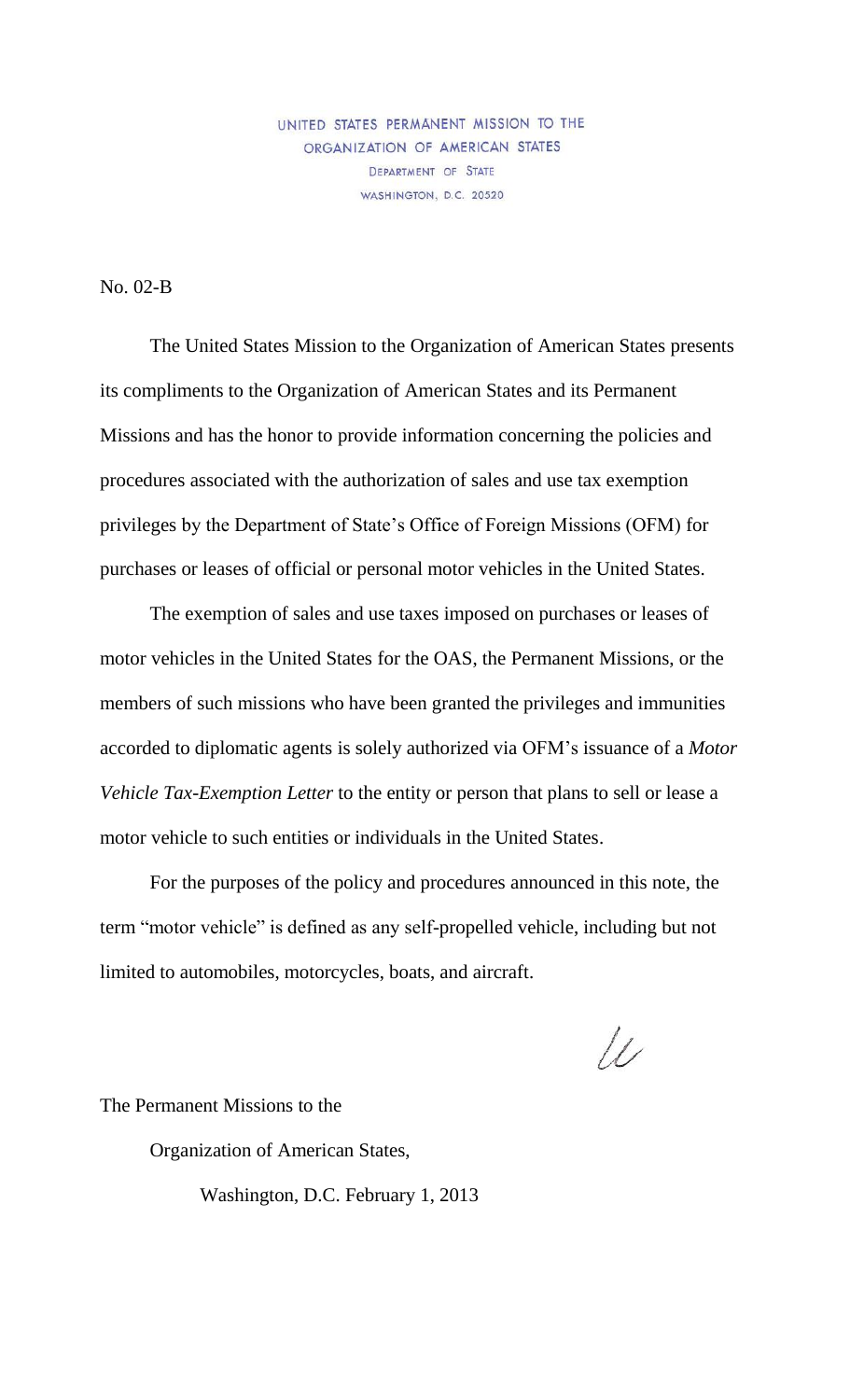The OAS Secretariat and the Permanent Missions are reminded that on April 27, 1984, the Under Secretary of State for Management determined that pursuant to the Foreign Missions Act (22 U.S.C. 4301-4316 as amended), all international organizations and their members and their families who are entitled to claim immunity from legal process are required to register with OFM all motor vehicles that they own or lease in the United States. A photocopy of the referenced Foreign Missions Act determination is enclosed.

## *Property Tax on Leased Vehicles*

In accordance with the obligations of the Headquarters Agreement Between the Organization of American States and the Government of the United States of America, signed in Washington on May 14, 1992, the Agreement on Privileges and Immunities of the Organization of American States, and the Vienna Convention on Diplomatic Relations, the OAS, the Permanent Missions, and their eligible members are entitled to an exemption of **property taxes** imposed on motor vehicles **ONLY** when such motor vehicles are **owned** by such entities or individuals.

Thus, this privilege cannot be passed through to the owner of a motor vehicle that is being leased by the OAS, a mission or its members. However, where applicable, the OAS, the Permanent Missions, and their eligible members may receive an exemption from the imposition of **sales or use taxes** imposed on their leased motor vehicles. Such exemptions are authorized using the procedures addressed in this document.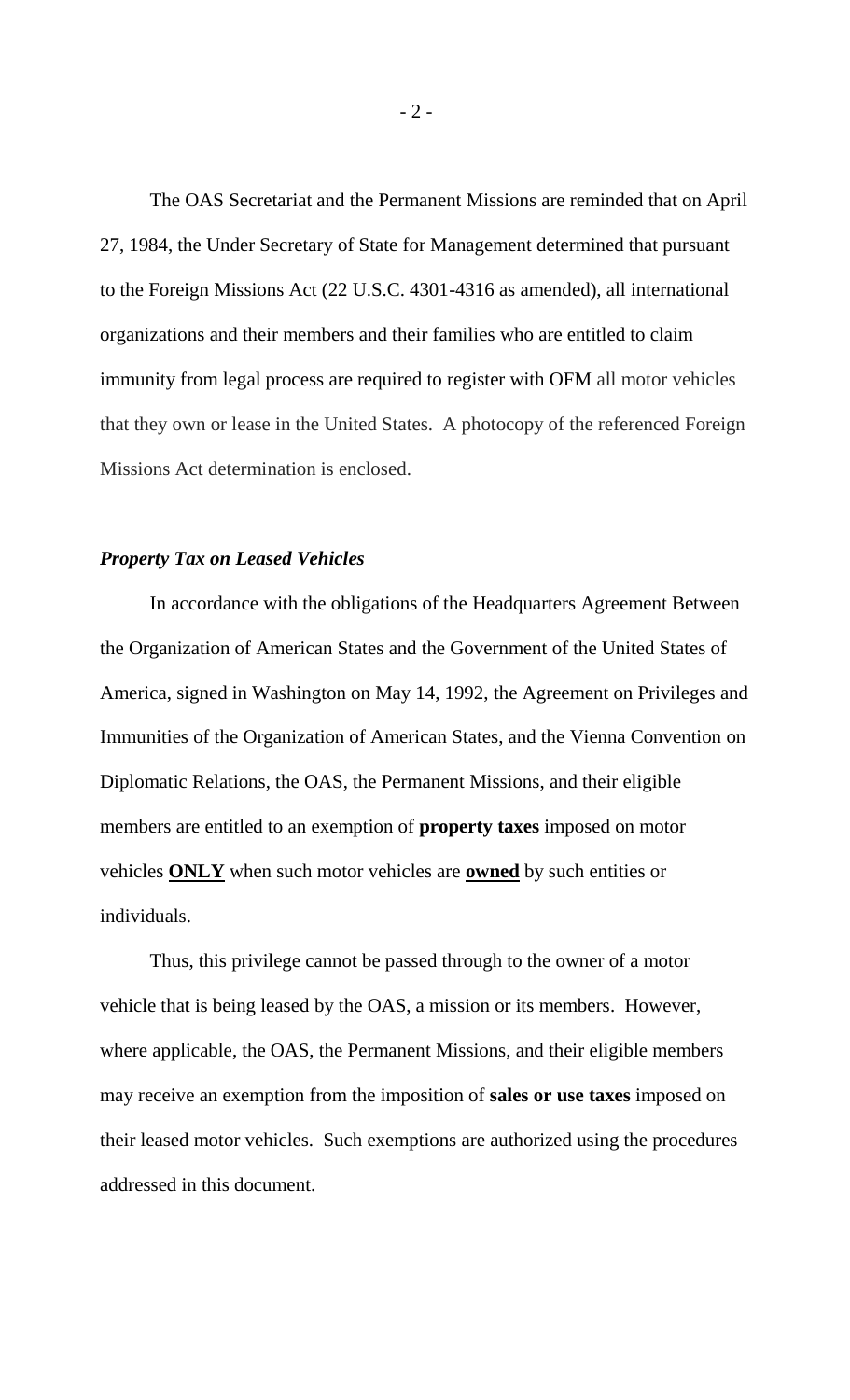## *Motor Vehicle Tax-Exemption Letters*

Anytime the OAS, the Permanent Missions, or their eligible members seek to purchase or lease a motor vehicle in the United States, the seller/lessor must request and obtain from OFM a *Motor Vehicle Tax-Exemption Letter*.

The OAS Secretariat and the Permanent Missions are advised that OFM will only issue *Motor Vehicle Tax-Exemption Letters* to the seller/lessor of a motor vehicle.

The *Diplomatic Tax Exemption Cards* issued to the OAS Secretariat, its Missions or their eligible members **do not serve** as evidence that such entity or individual is authorized for an exemption of the sales and use taxes imposed on their acquisition of a motor vehicle in the United States. **Thus, such cards may not be used in lieu of a** *Motor Vehicle Tax-Exemption Letter***.**

The following procedures outline the manner in which a seller/lessor can request OFM's issuance of a *Motor Vehicle Tax-Exemption Letter*.

- 1. When the OAS Secretariat, a Permanent Mission, or eligible member wishes to purchase or lease a motor vehicle in the United States, they must initially establish for the seller/lessor that they hold diplomatic status. In order to accomplish this requirement, representatives of the OAS Secretariat, the Permanent Missions, and the eligible mission member are required to present to the seller/lessor **either** their valid passport which contains their current "G series" visa or one of the following Department of State-issued identification documents:
	- Protocol Identification Card;
	- Driver's License; or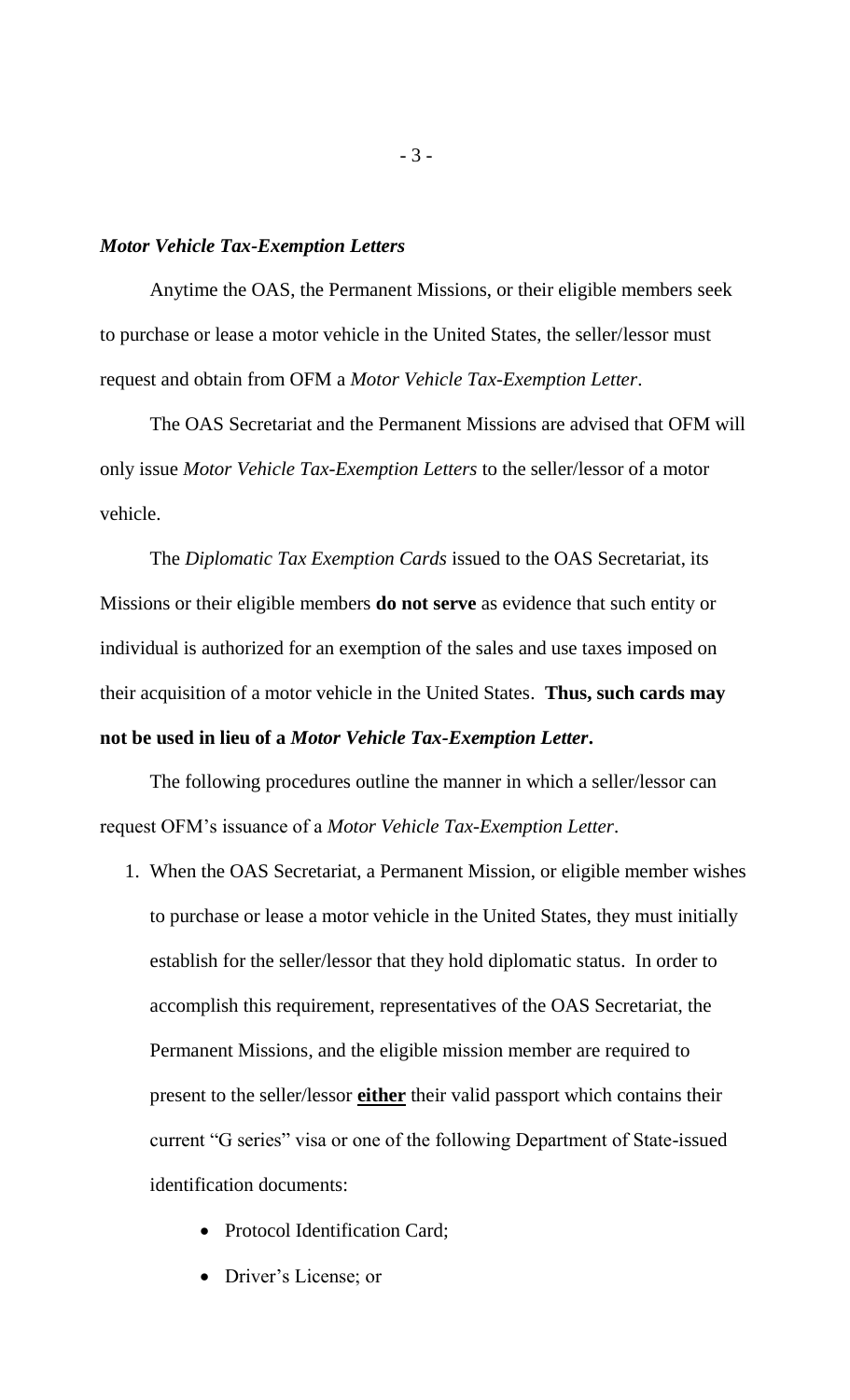- *Diplomatic Tax Exemption Card* (however, the presentation of this document does not negate the need to obtain a *Motor Vehicle Tax-Exemption Letter*).
- 2. Prior to finalizing their purchase or lease of a motor vehicle, the "purchaser/lessee" **must** instruct the seller/lessor that they are required to directly contact OFM, during normal business hours, to request the issuance of a *Motor Vehicle Tax-Exemption Letter*.
- 3. Motor vehicle sellers/lessors may make such requests by electronic mail or telephone. Detailed information concerning the proper electronic mail addresses and telephone numbers to use for this purpose are enclosed.
- 4. OFFICIAL MOTOR VEHICLES: Sellers/lessors must be able to provide OFM with the following information concerning motor vehicle acquisitions by the OAS Secretariat or a Permanent Mission:
	- The name of the Mission that is purchasing or leasing a motor vehicle;
	- The seller/lessor's name, mailing address, and telephone and fax numbers; and
	- The color, year, make, and model of the motor vehicle that the OAS Secretariat or Permanent Mission is planning to acquire.
- 5. PERSONAL MOTOR VEHICLES: Sellers/lessors must be able to provide OFM with the following information concerning motor vehicle acquisitions by eligible members of the Permanent Missions:
	- The name of the accredited mission member or their dependent, as it appears on their current "G series" visa, who is purchasing or leasing the motor vehicle;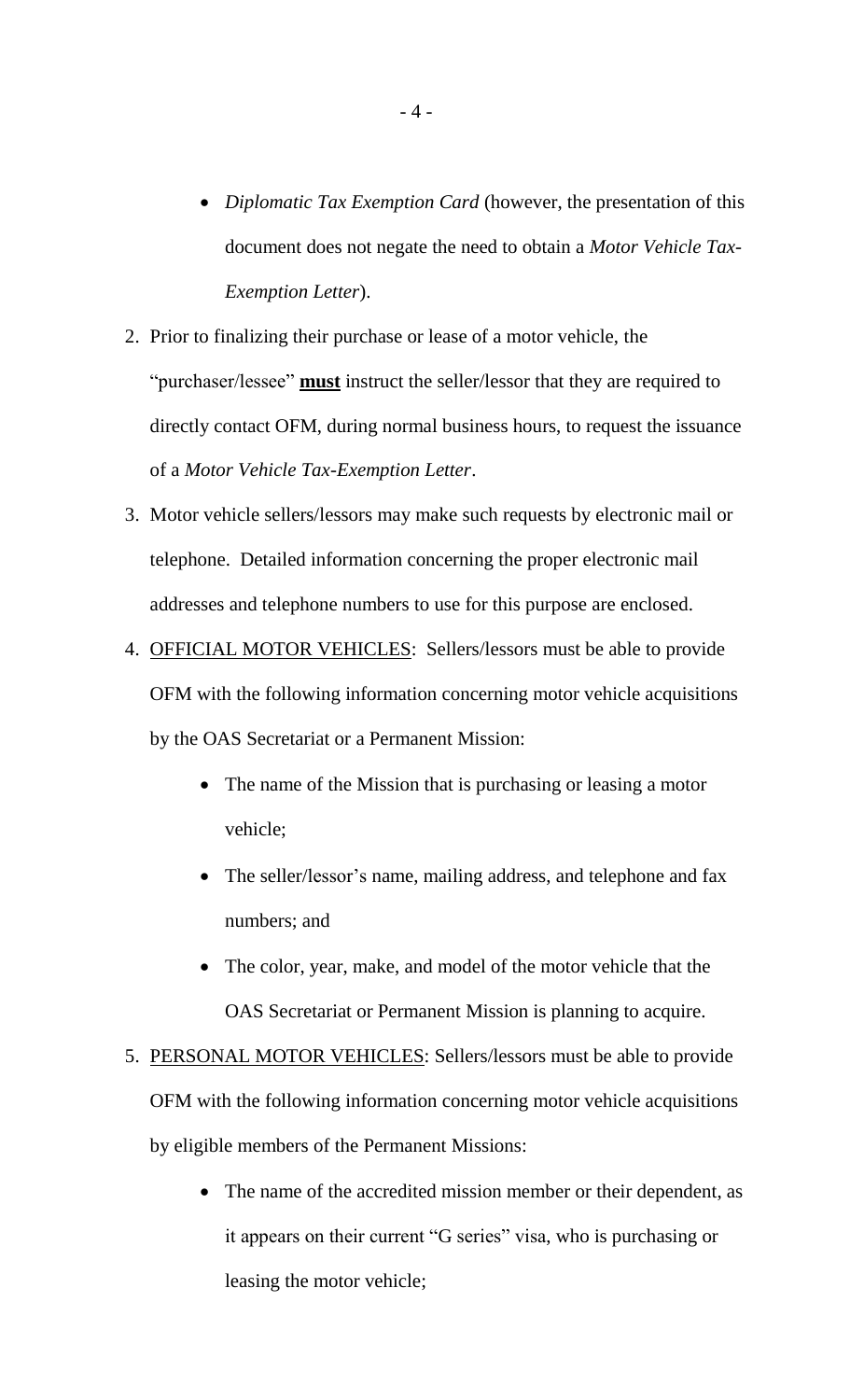- The name of the Mission to which the individual is assigned;
- The individual's Department of State-issued Personal Identification Number (PID);
- The seller/lessor's name, mailing address, and telephone/fax numbers; and
- The color, year, make, and model of the motor vehicle that the eligible mission member or their dependent is planning to acquire.

OFM strives to provide sellers/lessors with their requested *Motor Vehicle Tax-Exemption Letters* within two business hours of receiving the request. Such letters will be transmitted to the requesting seller/lessor by either electronic mail or facsimile.

Such letters, which are uniquely numbered, serve as OFM's formal notification of the purchaser/lessee's eligibility for an exemption of sales and use taxes imposed on their acquisition of motor vehicles in the United States.

Additionally, with respect to the acquisition of an **automobile or motorcycle**, such letters instruct the seller/lessor that they are required to send all original ownership documents directly to OFM so that the automobile or motorcycle can be properly registered and titled.

Lastly, the letters inform the seller/lessor that in order to allow the purchaser/lessee the benefit of driving while the referenced motor vehicle's registration is being processed by OFM, a state temporary license plate/tag may be issued as long as proof of third party liability insurance of at least \$300,000